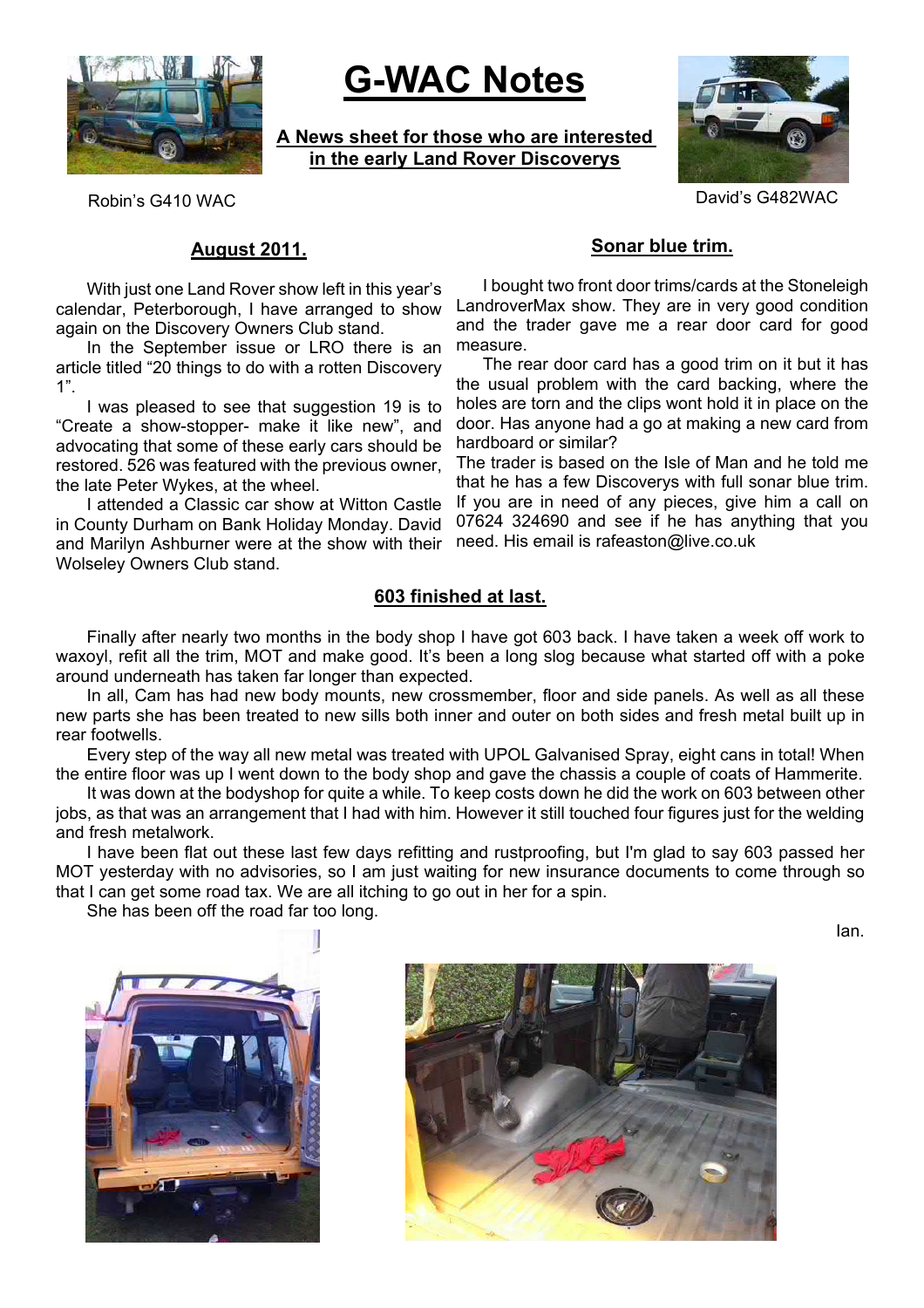#### **Progress on 308.**

A few years ago we, (as in the active historic forum on the Discovery Owners Club website) I spoke about the headlights on a 200. We thought at the time they were the same units fitted to the Leyland DAF 400 van, which in 1989 would have been the good old Sherpa made by Freight Rover.

308 needed new headlights so I went on the hunt. I missed a pair going begging in the "for sale" section on the Discovery Owners Club forum. I looked into Sherpa headlights and found a pair of old stock units so thought they would be worth a shot.

The outcome is we now have a nice pair of new lights fitted. They are very similar units, but they are not the same. The pictures below show the rear of the old



Discovery lamp and the new Freight Rover lamp.

The top two mounts are similar, only shorter on the Sherpa units. The lower mounting is where the main difference occurs. You can see that I adapted the lower mounting by drilling an extra hole in the front panel, and using a nut each side of the front panel. This allowed me to fix the lamp. As I have a headlight beam setter it allowed me to adjust the lamps before tightening up the lower nut. There is still the normal adjustment in the top two mountings. The result is two nice bright headlights ready for the MOT test. If I come by some genuine lights I will probably change them back, but needs must and no MOT means no trips out.

Well an update - I have re assembled the engine and had it running. Can't find anything wrong really, and having spoken to the last owner I have drawn a blank at what was faulty with the engine in the first place! The guy said the cam had failed, but there seems no evidence of this at all.

The only thing I can think is the starter motor was faulty and although spinning, it was not engaging, so at a quick glance I think someone thought the cam had sheared or something preventing the top end rotating, nothing was rotating as the starter wasn't engaging. I soon got the starter cleaned up and engaging properly.

Looking underneath, it's had all new body mounts fitted, the sills replaced so it's in pretty solid condition. There are a couple of sheared studs in the downpipes and a leaking fuel line to sort next. I have given it an engine service, new plugs and leads etc and will move onto the rest as I go along.

I was a little optimistic for the Dunsfold weekend, possibly be roadworthy by Plymouth weekend though (if I can afford the fuel bill that is)

## **An extended Discovery Ambulance. J140 OAC.**

Well...Well now have 3 Discos. The latest is a Special Vehicles Extended 200 Tdi - currently an Ambulance, but about to become a camper. It needs some work, but only has 36,000 miles on the clock, and has been main dealer serviced for its life.

I took a gamble on this one, bought it sight unseen knowing there were a few problems - but I reckon it's spent most of its life in a garage and has been looked after. Apparently the sump was smashed - this turned out to be a wrecked oil filter. Easily changed after an hour of brute force, a little swearing etc. Drained the remaining oil. Filled up with fresh and it started immediately. Engine runs sweetly and I drove it from my neighbours where we had offloaded it from the trailer.

I thought the steering was a bit dodgy then realised one front tyre was down to 14psi. The tyres are nearly new and the wheels should be fine with a touch up. Found a new Pirelli Scorpion on a mint wheel under the spare wheel cover



The shocks need replacing and I'll stick in a set of HD springs while I do this. The twin batteries look new and all the blues and twos work. I tested them several times

but soon to be removed/covered over though.

The inner wings have no rot. The engine bay has a little surface rust, and the chassis is rock solid. I went underneath and can't find any rot (famous last words!). The front carpets are damp and there's some rust I need to investigate inside, but the underside is solid.

The only real problem I have to deal with, as a matter of urgency, is the gutters. They are very rusty. I need to take the cover piece off to see what horrors lie beneath.

I need to replace one of the big side windows as there is a crack in the glass Just waiting for the V5 to turn up then get it reregistered as a van currently ambulance are tax free, but I have to get it changed (and pay).

I doubt if we will get it to the Birthday Party in October as the next couple of months are busy for us, but I intend to do the conversion over the winter ready for some camping etc next year.

If anyone local want to have a look, feel free to drop by.

Neil.

Graham.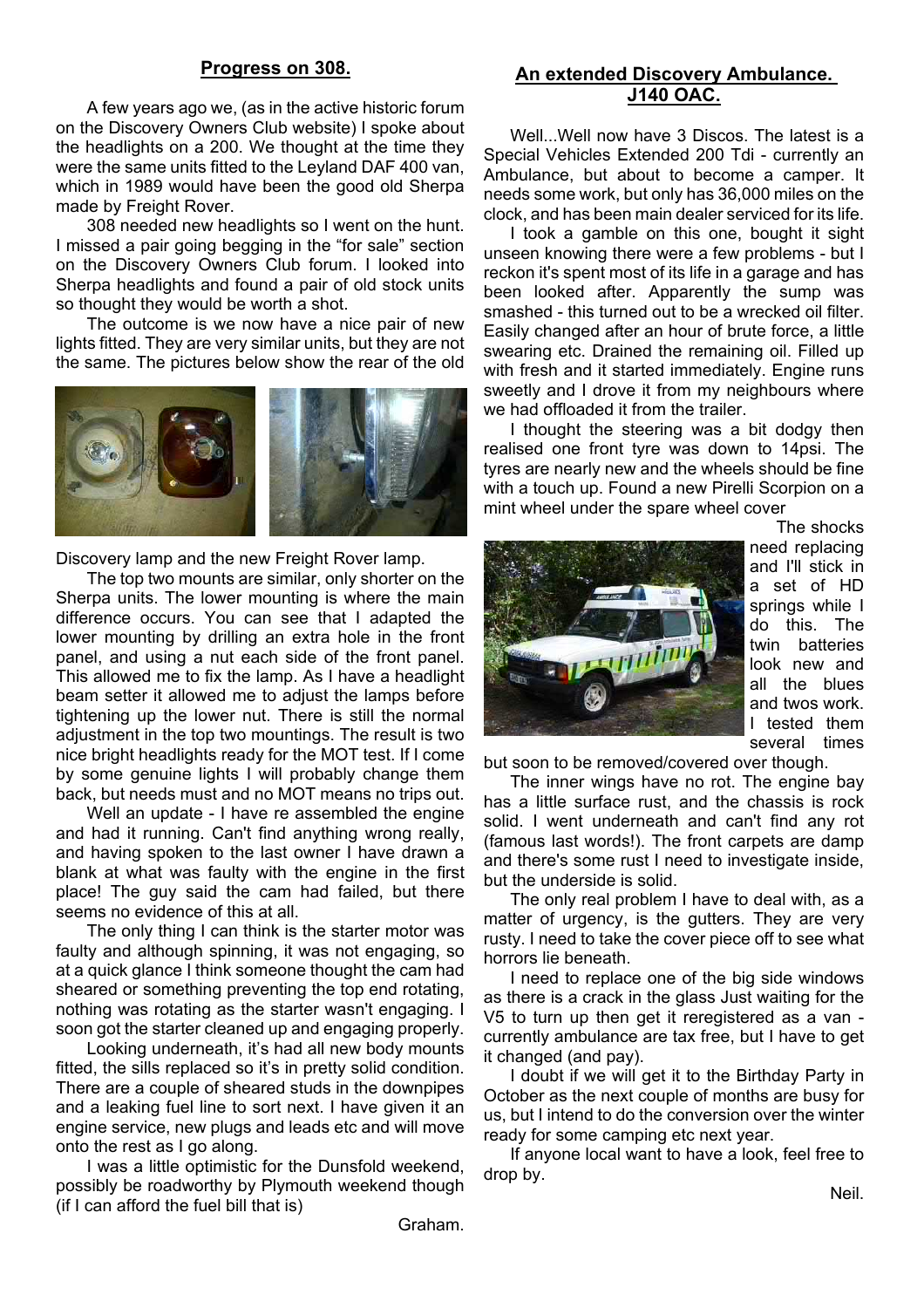# **Current known owners of launch cars @ August 2011.**

G457WAC Mark Wheatley. G463WAC Ian Rawlings. G465WAC & G526WAC Roy Preston. G469WAC & G524WAC Lee Barnett. G470WAC **Frank Elson.** G477WAC Ian James. G478WAC<br>G480WAC. G482WAC & G486WAC David Ashburner. G480WAC, G482WAC & G486WAC G488WAC Clive Richfield<br>G490WAC Rob Ivins. G490WAC G510WAC Nick Prior. G511WAC Colin Crossley. G534WAC Nicholas Webb. There were 86 cars registered on 01.10.89 from G451WAC to G537WAC, with the exception of G500WAC.

#### **Other known Launch cars.**

G454WAC, G462WAC, G466WAC, G471WAC, G472WAC, G475WAC, G476WAC, G495WAC, G520WAC, G525WAC, G531WAC and G537WAC.

#### **Other G-WACs, pre-production and early cars**

| <b>B62 COH &amp; C60 JKG</b> | Philip Bashall (The Dunsfold Collection) |
|------------------------------|------------------------------------------|
| C742HUH                      | Charles Whitaker.                        |
| G <sub>2</sub> KRT           | Owner not known.                         |
| G28 RMW                      | Glyn Jones.                              |
| G41 VHA                      | <b>Simon Tinkler</b>                     |
| G67 RYJ                      | Peter King                               |
| G226EAC                      | <b>Discovery Owners Club</b>             |
| G279WAC                      | Neal                                     |
| <b>G302WAC</b>               | <b>Sandy Andrews</b>                     |
| G308WAC                      | <b>Graham Bethell</b>                    |
| G310WAC                      | <b>Mark Simpson</b>                      |
| G311WAC                      | Ivor Ramsden                             |
| G316WAC                      | David Cox                                |
| <b>G401WAC</b>               | Owner not known.                         |
| G406WAC                      | Andy Baker                               |
| G410WAC                      | Robin Jeffery                            |
| G563WAC                      | David Spirett                            |
| G601WAC                      | <b>Richard Haynes</b>                    |
| G602WAC                      | Owner not known.                         |
| G603WAC                      | lan Redfern                              |
| G610WAC                      | John Stuart-Gray                         |
| <b>G635WAC</b>               | <b>Alec Gatherer</b>                     |
| G640WAC                      | Owner not known.                         |
| G711YRY                      | <b>Peter Hares</b>                       |
| G757SGX                      | Paul Bishop                              |
| G767NRH                      | David Ashburner                          |
| G834FPR                      | Sue Virgin                               |
| <b>G892 VPM</b>              | M E Hall                                 |
| G987LKU                      | <b>Andy Greer</b>                        |
| H776POJ                      | Duncan Campbell                          |
| H871EWK                      | <b>Mark Hardwick</b>                     |
| <b>J410OAC</b>               | <b>Neil Witt</b>                         |
| 3656 TW 24                   | Keith S L Daffern. (France)              |
| AZ-829-TJ                    | Raymond Bechetoille (France)             |
| Reg not yet known            | Roberto Blanchard (USA)                  |